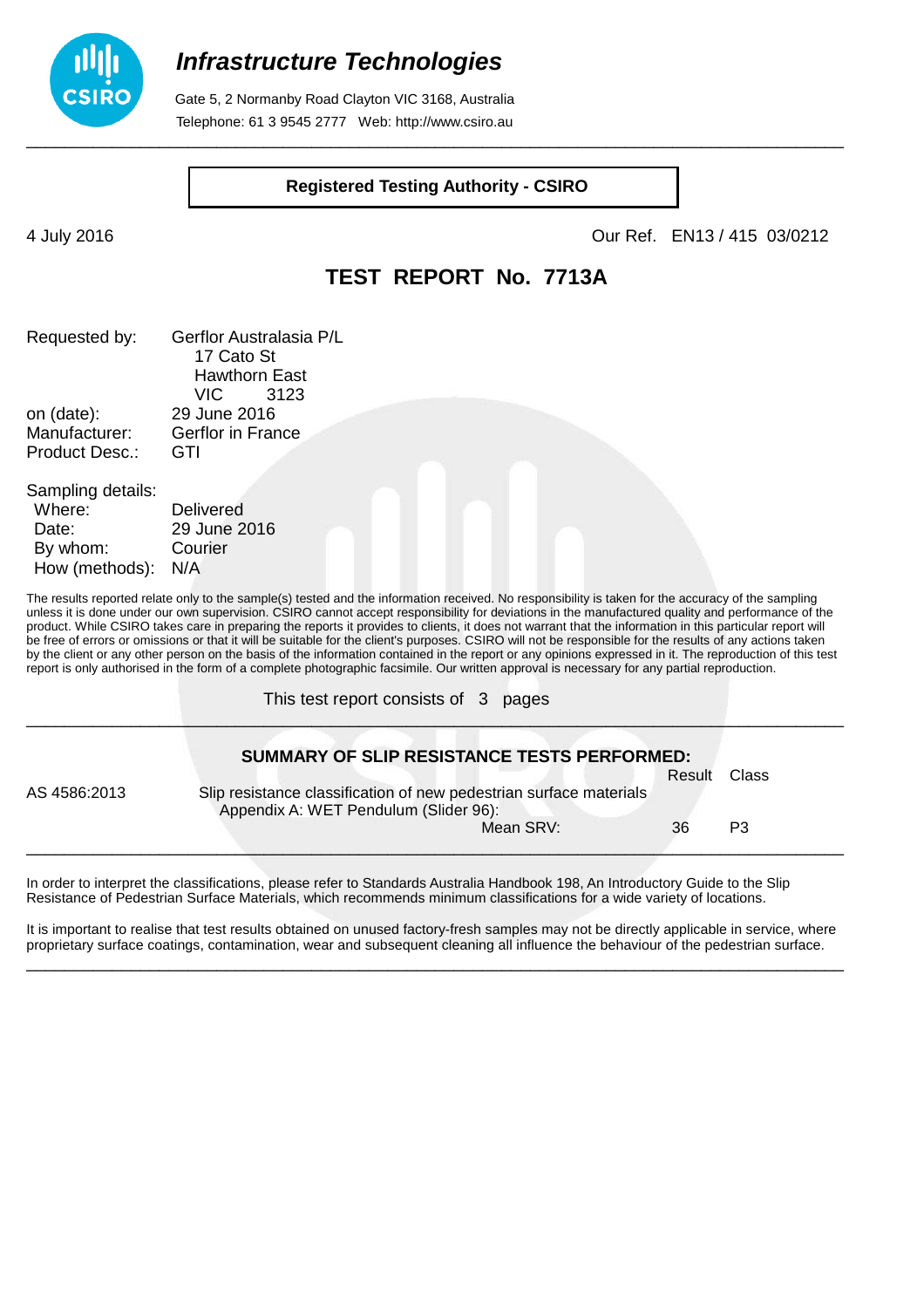

# **Infrastructure Technologies**

 Gate 5, 2 Normanby Road Clayton VIC 3168, Australia Telephone: 61 3 9545 2777 Web: http://www.csiro.au

REPORT NO: 7713A Page 2 of 3 ISSUE DATE: 4 July 2016<br>MANUFACTURER: Gerflor in France MANUFACTURER: PRODUCT DESC: GTI

### **SLIP RESISTANCE CLASSIFICATION OF NEW PEDESTRIAN SURFACE MATERIALS**

\_\_\_\_\_\_\_\_\_\_\_\_\_\_\_\_\_\_\_\_\_\_\_\_\_\_\_\_\_\_\_\_\_\_\_\_\_\_\_\_\_\_\_\_\_\_\_\_\_\_\_\_\_\_\_\_\_\_\_\_\_\_\_\_\_\_\_\_\_\_\_\_\_\_\_\_\_\_\_\_\_\_\_\_\_\_

#### **WET PENDULUM TEST METHOD**

| TEST CARRIED OUT IN ACCORDANCE WITH<br>AS 4586:2013 (Appendix A) |                                                                                                     |                                                                              |                |                |                | Test Date: 4 July 2016                                                                                 |                |  |  |
|------------------------------------------------------------------|-----------------------------------------------------------------------------------------------------|------------------------------------------------------------------------------|----------------|----------------|----------------|--------------------------------------------------------------------------------------------------------|----------------|--|--|
| <b>RESULTS:</b>                                                  | Location:                                                                                           | Slip Resistance Laboratory<br>Unfixed<br>Deionized water<br>$22.5^{\circ}$ C |                |                |                | Slider used: 96<br>Conditioned with grade P400 paper, dry<br>and Imperial Lapping Film Grade 3MIC, wet |                |  |  |
|                                                                  | Sample:<br>Cleaning:<br>Temperature:                                                                |                                                                              |                |                |                |                                                                                                        |                |  |  |
|                                                                  | Pendulum Friction Tester: Stanley (S/N: 9234, calibrated 24/04/2015)<br>Test conducted by: Khanh Ho |                                                                              |                |                |                |                                                                                                        |                |  |  |
|                                                                  |                                                                                                     | Specimen                                                                     | 2              | 3              | $\overline{4}$ | 5                                                                                                      |                |  |  |
|                                                                  | Last 3 swings (BPN)                                                                                 | 37<br>36<br>36                                                               | 37<br>36<br>36 | 36<br>36<br>35 | 36<br>36<br>36 | 35 <sub>5</sub><br>34<br>34                                                                            |                |  |  |
| <b>Averages</b>                                                  |                                                                                                     | 36                                                                           | 36             | 36             | 36             | 34<br><b>Mean SRV:</b>                                                                                 | 36             |  |  |
|                                                                  |                                                                                                     |                                                                              |                |                |                | <b>CLASS:</b>                                                                                          | P <sub>3</sub> |  |  |

Where products are to be used in wet barefoot areas, it is more appropriate to test to Appendix C of AS 4586 (which is technically equivalent to DIN 51097).

\_\_\_\_\_\_\_\_\_\_\_\_\_\_\_\_\_\_\_\_\_\_\_\_\_\_\_\_\_\_\_\_\_\_\_\_\_\_\_\_\_\_\_\_\_\_\_\_\_\_\_\_\_\_\_\_\_\_\_\_\_\_\_\_\_\_\_\_\_\_\_\_\_\_\_\_\_\_\_\_\_\_\_\_\_\_